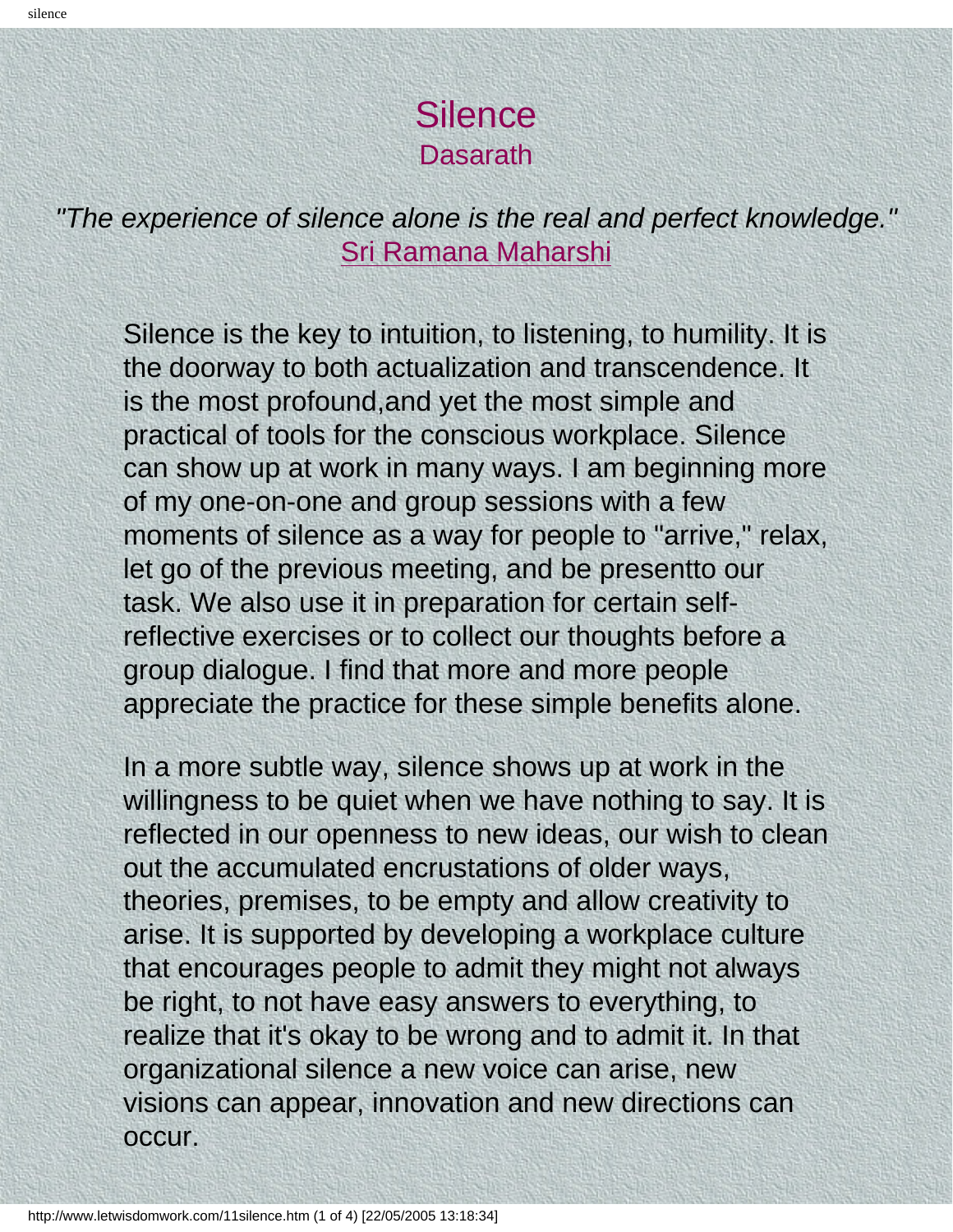Initially, we may experience silence as the absence of sound. It is quiet, peaceful, a big relief. We love, it, we seek it. It is a clear contrast to the noise of our life and the chatter of everyday mind.

So we cultivate it. We learn to let go of thoughts and focus on the silent spaces between them. Here we find peace. In my experience, I saw clearly that I don't have to quiet the mind or restrain my thoughts. In listening to the silence between the thoughts it pulls on me with the force of a blackhole. It has a magnetic attraction that generates in me a willingness, a yearning, to listen more deeply, to be immersed in it. It's like making love with silence, both a full embrace of it and a surrender to it. This listening is consciousness turning to itself, sensing the gravitational pull it has on itself.

It is wonderful, yet we may start to judge our efforts when we have noisy, busy thoughts. Then we think we're not doing it well, we are not quiet. You discover you cannot make yourself quiet. The quiet is already here. As you practice, you begin to notice that as you dwell in the quiet space between the thoughts, it expands and deepens. You see it is really space-inner space, outer space are the same all-pervasive contextthe emptiness in which everything exists. The infinite space in which the planets and galaxies exists, in which all universes exist, is the same space in which all mental activity comes and goes. This space is silence.

The magnificence of this silence allows for everythingsound, thought, and action-to occur within it. Thoughts take place in the silence. They come and go, and the silence is always here, just as the sky is the context for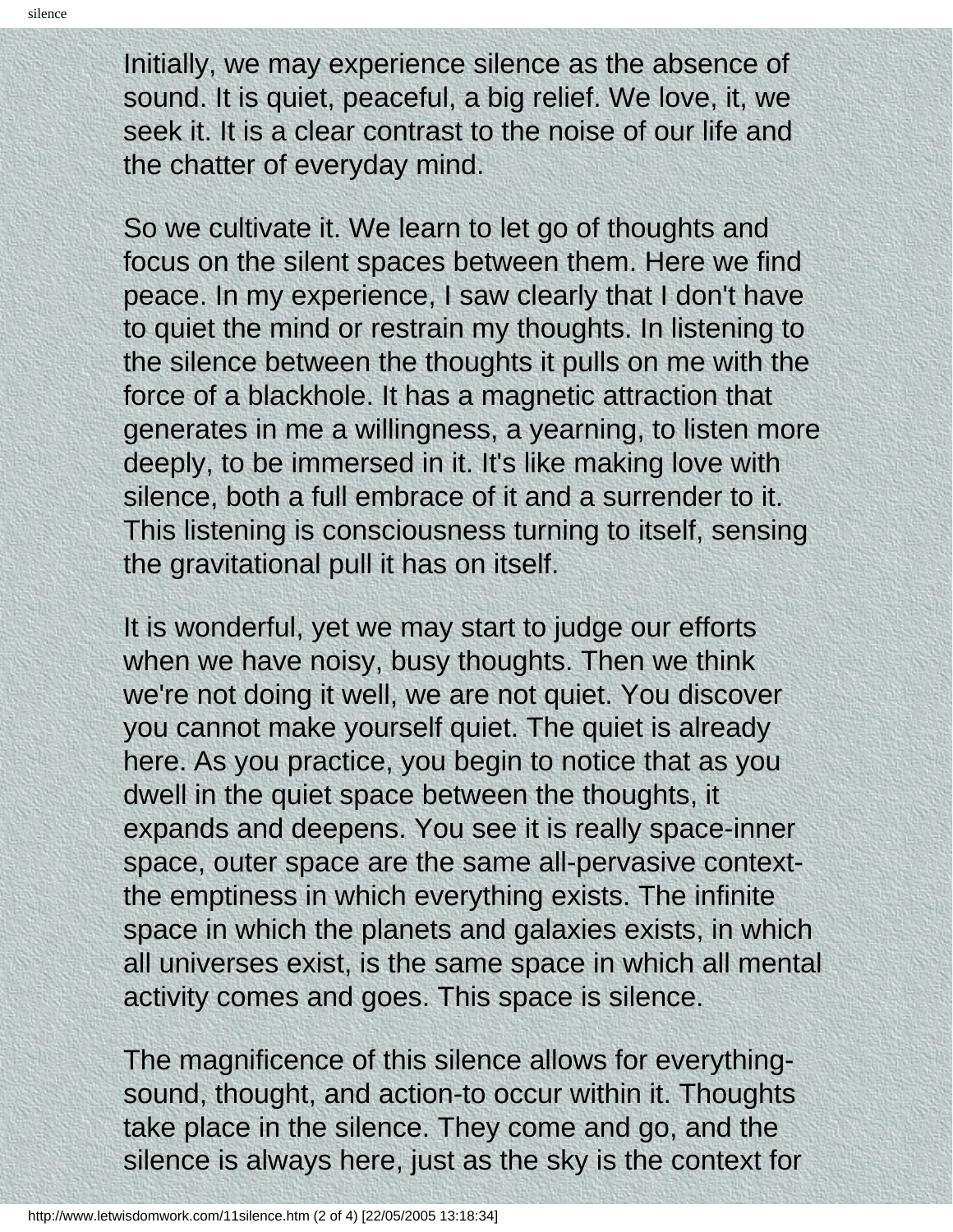weather. Weather comes and goes. It's the transient, changing, ephemeral. Silence is the unchanging, the timeless. Like empty space, it is qualityless.

Then you realize that silence is the source out of which everything arises, abides in, and to which it returns. It's the formless underlying essence that is constantly giving birth to form-thought, voice, sound-like the ocean forever giving birth to waves. Ever changing, the waves arise from the ocean, are always the expression of the ocean, and when they return tothe ocean they have gone nowhere. Wave and ocean are one. Silence, thought, and activity are one. Silence is not some passive antithesis to action and thought, but the ever-present spacious background of active life.

Finally, you realize that nothing obstructs this silence, that thought is no disruption of your silent Being. You see that all thought arises in this ocean of silence and does not disturb it. Why should the ocean mind if it has waves, if it is turbulent or smooth? The depths are unaffected by the surface.

So live from the depths of being-awareness and enjoy the surface activity without clinging. Love the entire activity of our humanness, our thoughts, feelings, physical experiences. Allow them as expressions of our deep true nature which is always clear and unstained. In this silent being-awareness is the pure knowing that knows itself.

*"Just be quiet. This quiet does not involve talking or not talking. It does not involve any doing whatsoever. Just let the mind fall into silence. This is enough."*